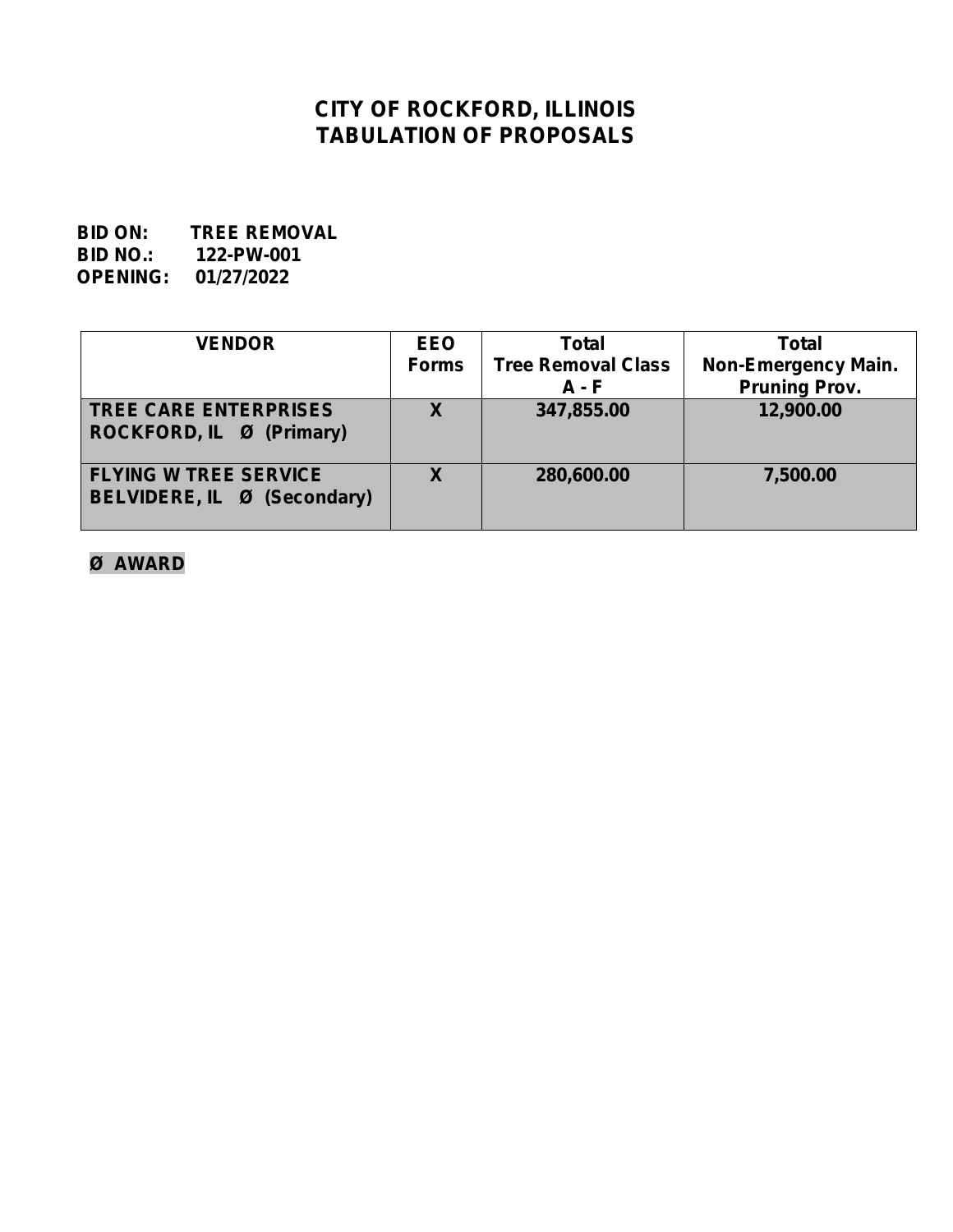### **CITY OF ROCKFORD BID TABULATION**

**Bid On: Tree Removal** *Page 1 of 2 pages* **Bid No.: 122-PW-001 Opened: 1/27/2022 Vendors Notified: 47**

|                          |             | <b>PRIMARY AWARD</b>         | <b>SECONDARY AWARD</b>       |
|--------------------------|-------------|------------------------------|------------------------------|
| <b>AWARD</b>             |             | <b>IEEOs:</b><br>X           | X<br>EEOs:                   |
|                          | Est. Total  | <b>Flying W Tree Service</b> | <b>Tree Care Enterprises</b> |
| <b>ITEM</b>              | Dia. Inches | <b>Belvidere, IL</b>         | Rockford, IL                 |
| Class A Trees - 20 Est.  | 200         |                              |                              |
| Per Inch Price           |             | 11.00                        | 15.40                        |
| Total                    |             | 2,200.00                     | 3,080.00                     |
| Class B Trees - 100 Est. | 1,500       |                              |                              |
| Per Inch Price           |             | 17.00                        | 22.25                        |
| Total                    |             | 25,500.00                    | 33,375.00                    |
| Class C Trees - 150 Est. | 3,300       |                              |                              |
| Per Inch Price           |             | 20.00                        | 25.00                        |
| Total                    |             | 66,000.00                    | 82,500.00                    |
| Class D Trees - 150 Est. | 4,200       |                              |                              |
| Per Inch Price           |             | 24.00                        | 29.00                        |
| Total                    |             | 100,800.00                   | 121,800.00                   |
| Class E Trees - 40 Est.  | 1,300       |                              |                              |
| Per Inch Price           |             | 27.00                        | 34.00                        |
| Total                    |             | 35,100.00                    | 44,200.00                    |
| Class F Trees - 40 Est.  | 1,700       |                              |                              |
| Per Inch Price           |             | 30.00                        | 37.00                        |
| Total                    |             | 51,000.00                    | 62,900.00                    |
| <b>Total Estimated</b>   |             |                              |                              |
| <b>Annual Price</b>      |             | 280,600.00                   | 347,855.00                   |

|                            |          | <b>Cost Per Inch</b> | <b>Cost Per Inch</b> |
|----------------------------|----------|----------------------|----------------------|
| <b>Stump Only Grinding</b> |          | 7.00                 | 9.50                 |
|                            |          |                      |                      |
| Class A-Small              | DBH Size | 7 to 12              |                      |
| Class B-Medium             | DBH Size | 13 to 18             |                      |
| Class C-Large              | DBH Size | 19 to 24             |                      |
| Class D-Extra Large        | DBH Size | 25 to 30             |                      |
| Class E-Very Large         | DBH Size | 31 to 36             |                      |
| Class F-Mature             | DBH Size | 37 and over          |                      |

#### **Emergency Storm Damage Provision**

|                               | <b>PRIMARY AWARD</b>         | <b>SECONDARY AWARD</b>       |
|-------------------------------|------------------------------|------------------------------|
| Equipment & Operator          | <b>Cost Per Hour</b>         | <b>ICost Per Hour</b>        |
|                               | <b>Flying W Tree Service</b> | <b>Tree Care Enterprises</b> |
| <b>Aerial Bucket Truck</b>    | 160.00                       | 200.00                       |
| Log Loader/Clam               | 180.00                       | 250.00                       |
| <b>Chipper Unit</b>           | 100.00                       | 150.00                       |
| <b>Rubber Tire End Loader</b> | 125.00                       | 200.00                       |
| Crane                         | 150.00                       | 300.00                       |
| <b>Stump Grinder</b>          | 80.00                        | 150.00                       |